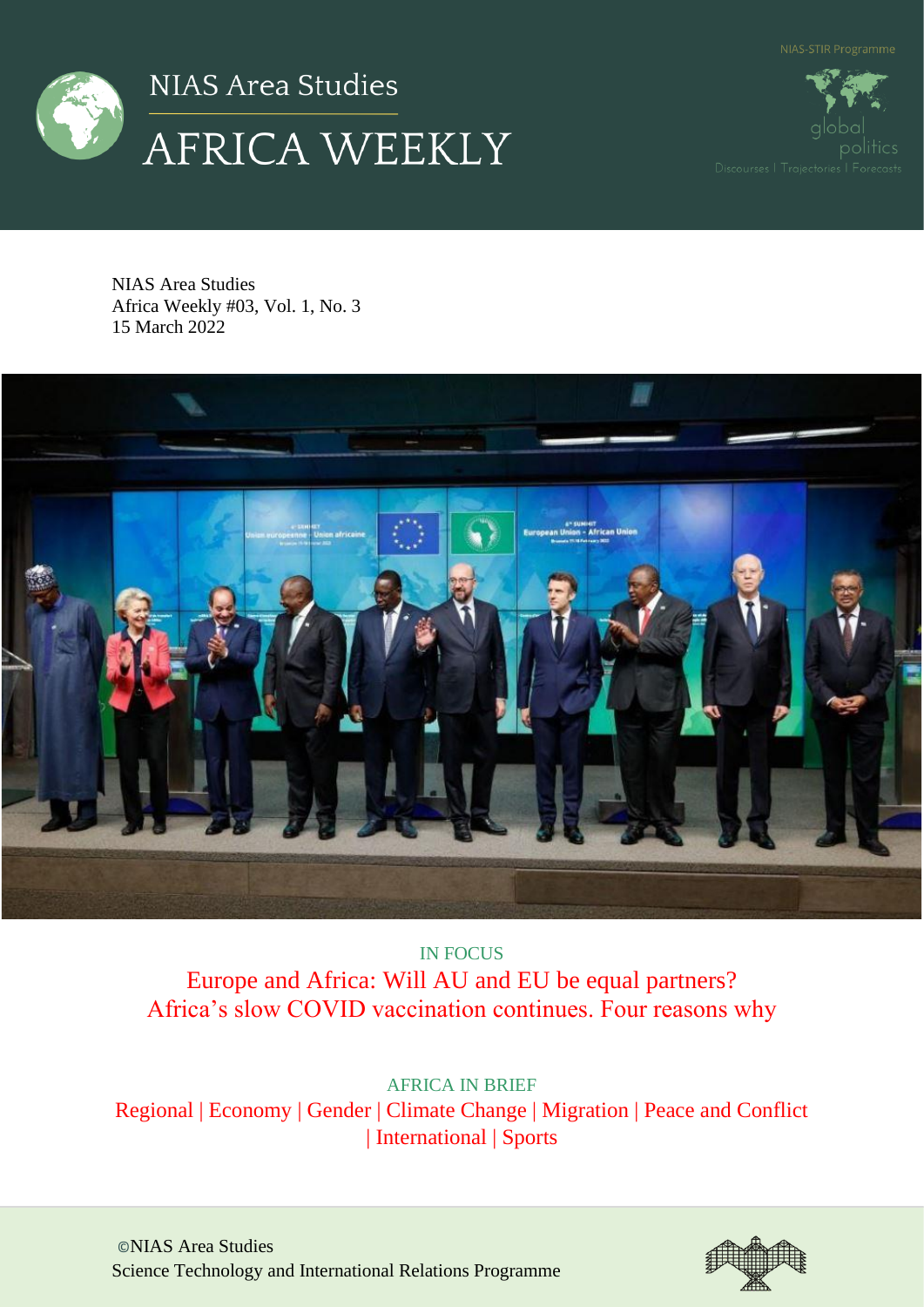# **COMMENTARY** Europe and Africa: Will AU and EU be equal partners?

*The EU-AU relations have the potential to become equal partners. However, it has a long way off having numerous challenges.*

### Anu Maria Joseph



Image Source: ConsiliumEurope

On 4 February, The European Union imposed In February, the European Union (EU) and the African Union (AU) held their sixth summit in Brussels. The summit introduced a "Joint Vision for 2030" aiming at a "renewed partnership." Before the summit, both sides aimed to reset years of an unbalanced relationship dominated by mistrust, grievances and disappointments. The two-day summit discussed matters of mutual interest to bring about a comprehensive Europe-Africa partnership along with the global challenges of climate change and the COVID-19 pandemic.

The summit served as an opportunity for both sides to transform the usual donorrecipient aspects into an equal partnership. It mainly focused on the goals for the future to build an area of solidarity, security, prosperity and mobility.

The President of the European Council, Charles Michel, said: "A new forwardlooking ambitious spirit has emerged that must form the foundations of this special partnership between Europe and Africa." Senegal's President Macky Sall, who currently chairs the African Union, said:

"We now have a historic opportunity to look at the basis of a new kind of partnership, a renewed partnership, we want to build together".

### **EU and AU: Three major challenges**

Although both the EU and AU have acknowledged the need to develop a strong partnership of equals, the deep-rooted challenges obstruct the progress.

First, the EU-AU relations have remained asymmetric; the EU unilaterally defined the terms of engagement, even when it rhetorically insisted on the idea of partnership. The EU's outlook on African development does not correspond to the needs of the continent. Human rights remain the basis for the EU's approach to trade and development cooperation with the AU. It reflects the lack of justice and mutual respect towards its African partners.

Second, even after the two decades, the AU still lag in its ability and capacity to act as an effective independent institution. It remains as an entity forged by foreign benefactors, especially the EU. Further, the AU's integration is often stumbled by internal divisions and distinctive expectations of its member states. In addition, while seeking access to EU trade and aid initiatives, European leaders have cultivated privileged ties with African elites and ignored the need of African public interests and capacity building.

Third, the issue of chronic instability in West Africa, ethnic-regional conflicts in the Horn of Africa and a dangerous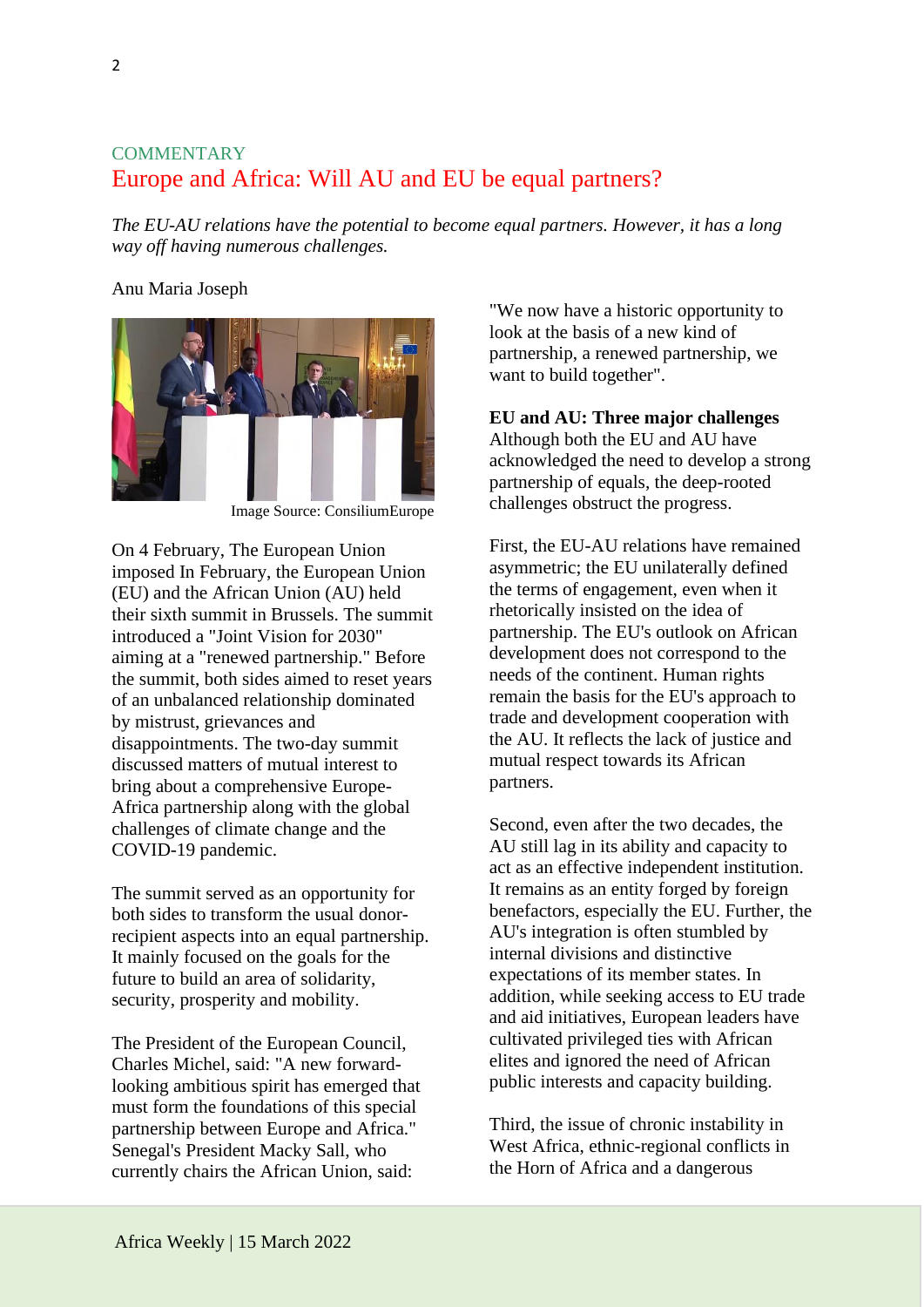Islamist militancy followed by migration are great concerns for EU member states. In the past 18 months, a wave of military coups has taken place in Burkina Faso, Guinea, Mali and Sudan fuelled by impotent state institutions, corruption and economic insecurities.

## **The Road Ahead: Four potential areas of cooperation**

Despite the above, the EU-AU's joint objective to develop as equal partners has enough potential.

First, the new initiatives. The EU's global gateway investment scheme is expected to re-ensure the EU as Africa's best partner, countering China's Belt and Road. The EU has promised 450 million vaccine doses to Africa by mid-2022. About EUR 425 million have been allocated to ramp up the pace of vaccination. These initiatives are expected to regain the trust of the African countries, which were disappointed with vaccine waiver and supply controversies.

Second, Africa's growing geostrategic significance. The heightened interests of the global powers bring the AU and its members better options to reduce its dependence on a single external partner EU. The development initiatives offered by China and the US provides options for Africa. Besides, Russia, India, Turkey, and the Gulf countries also have been competing for political, economic and military footprints in the Africa. The "new scramble" for Africa's emerging market, natural resources and geopolitical advantage provides an opportunity for both to rework their relationship.

Third, the recent institutional reforms of AU opened hopes for changes. In 2018,

the African Union adopted the African Continental Free Trade Area (AfCFTA), which connects the 55 African countries to form the largest trade agreement in the world. The agreement creates a single continental market for goods and services to strengthen the economic integration of Africa. It has given foundations to the institutional reform of the AU, paving the way for pan-African progress. Parallel to AfCFTA, the African Union Passport project, giving visa-free travel between the Union's 55 member states, has given political momentum to the idea of pan Africanism. The long term prospects of the initiatives have the right potential for the AU to leverage its collective economic influence in its political relationship with the EU and other partners.

Finally, the EU remains the leading aid, trade and investment actor for AU member states. African exports of raw materials, chemicals, fishery and agricultural goods continue to be the mainstay for many European industries. Europe needs Africa as much as Africa needs Europe, even though both differ in their capacities.

The EU has to move beyond the aid centric and human rights-based approach to partnership. It is equally important for the AU and its member states to set agendas to ensure their concerns and interests are addressed. Besides, the AU needs to implement progressive resolutions to address the institutional challenges and foreign dependency. In sum, the two 'sister continents' have identified their potential and laid the foundations to redefine their strategic framework to be equal partners. However, the objective has a long way ahead with the challenges.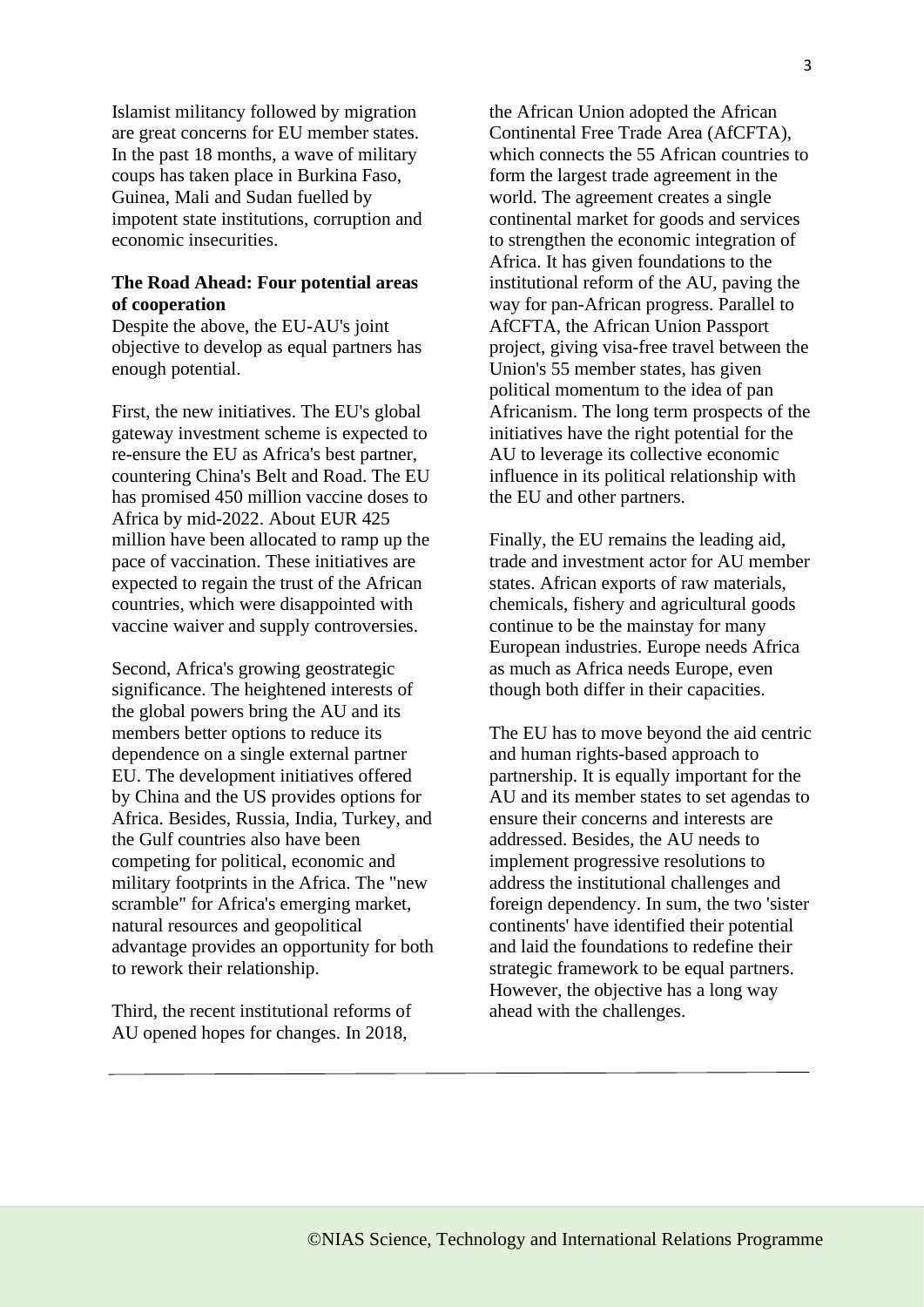# **COMMENTARY** Africa's slow COVID vaccination continues. Four reasons why

*Africa's vaccination programme remains slow; it is unlikely to meet its target of vaccinating 70 per cent of the population by June 2022.*

#### Nireekshan Bollimpalli

#### Most and least vaccinated countries in Africa



The COVID-19 pose immense challenges to Africa. Since its outbreak in February 2020, Africa has witnessed four waves of COVID-19 driven by the emergence of new highly transmissible variants, though not necessarily fatal, than those in the preceding waves. The individual governments' response and capacity to deal with the virus effectively has improved. Intensive Care units have increased across the continent from eight per one million people in 2020 to nearly 20 today. The oxygen-producing capacities have improved, too, thanks to the concerted efforts of the national governments.

Despite the above progress, Africa's vaccination remains low, resulting in disastrous consequences if not addressed adequately. Africa's fragile and already strained healthcare systems are not ready to face the challenge that resulted in the loss of human lives and economic fallouts, which reversed years of progress that the continent has made in the recent past.

Until March 2022, Africa has received around 1.2 billion doses of vaccines. More than half of them (about 65 per cent) have been facilitated by COVAX, 29 per cent

through bilateral deals and goodwill and the rest six per cent through the African union's vaccine acquisitions trust. However, the rate at which people are vaccinated against COVID-19 is disappointingly low in the continent, with only around 12 per cent of the total population fully vaccinated. The average percentage of fully vaccinated people also varies between the countries. It is estimated that eighteen countries have vaccinated less than 10 per cent of their population, and three of them only less than one per cent. Such stark differences in vaccination rates can be observed in the case of Seychelles and Mauritius, who have inoculated 81 and 75 per cent of their populations, respectively (owing to lesser population), while countries like the Democratic Republic of Congo and Burundi have their vaccination rates well below 1 per cent. The differences can also be observed among countries with the same levels of population. For example, while South Africa has fully vaccinated 29per cent of its population (with around 4per cent already receiving the booster dose), Tanzania managed to inoculate only 4per cent of its population. If these present trends of low vaccinations and regional disparities continue, it is improbable to meet the set target of vaccinating 70 per cent of the population by the middle of this year. This could also mean an impending risk from the upcoming variants, which could only be averted if there is a six-fold increase in the vaccination rates across the continent, according to the latest estimation by the World Health Organization. Although the target seems ambitious, it is impractical due to various factors that hinder and continue to affect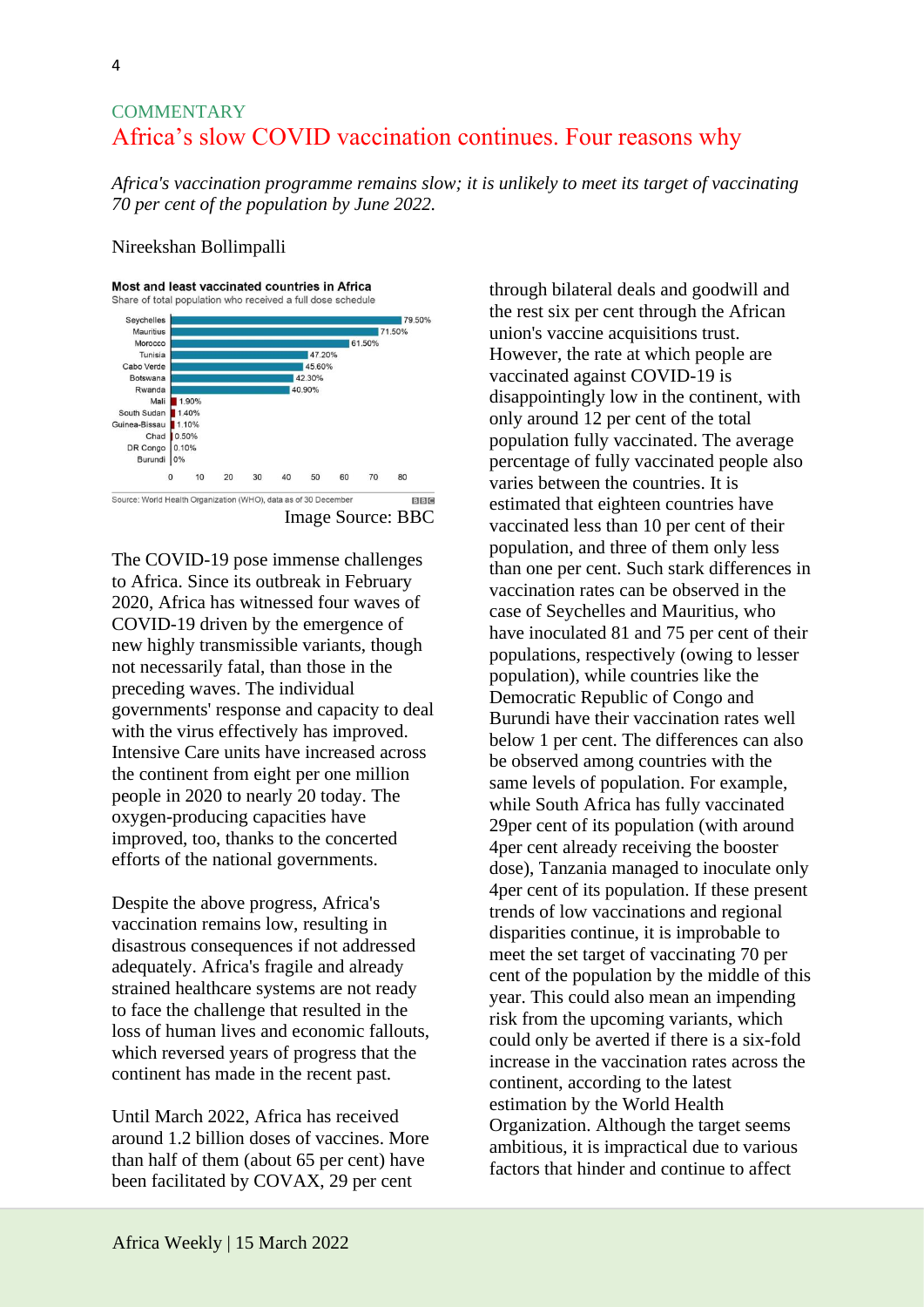the vaccination efforts in the continent.

### **Four factors hindering Africa's vaccination**

Africa's vaccination efforts are hindered by several factors that stand as a roadblock to the continent's fight against the virus. First, the widening supply gaps from various sources to Africa. They have fallen short of their targets, leaving the governments with no choice but to delay their vaccination campaigns. Export restrictions and hoarding by the developed countries are fueling these supply gaps. It is imperative that the partners in the developed world adequately address this issue and ensure timely and reliable delivery of vaccines as Africa is highly dependent on the vaccines coming from across the borders owing to their lack of vaccine manufacturing capabilities.

Second, Africa's ability to manufacture vaccines. Although efforts are being made by the African Union to scale up the local manufacturing capabilities, this largely depends on how quickly Europe is ready to make investments and support technology transfers to the continent. The recently concluded EU-AU summit had not been a major breakthrough in this context. The European Union's refusal to waive the patent restrictions not only constricts the transfer of relevant technologies to Africa but, in the long run, emerges as a roadblock to the EU-AU relationship. None of the vaccine manufacturing companies approved in the EU agreed to work with the African partners in the manufacturing process. This needs to change for good. A genuine cooperation and partnership relationship must be struck to expand the vaccination coverage and build a healthier world.

Third, logistical and operational issues contribute to the efforts. A lack of a proper cold chain infrastructure, problems in the logistical departments and corruption cause significant delays in adding costs to

imports. Low urbanization levels are adding to the already existing problems. Although the rate of urbanization increased in the past decade or so, large segments of the population still reside in remote areas, making it difficult to administer the doses. Lack of a national government plan, inadequate trained medical staff and digital barriers among the people are the other problems that dampen the pace of vaccination in the continent.

Fourth, mistrust and vaccine hesitancy is also driving down the demand for vaccines making it difficult to help people realize the public health importance of immunization.

To conclude, there is still a long way to bring the pandemic to manageable levels in Africa. The lack of urgency and commitment from the developed world to tackle the virus problem in the continent is partly the reason behind the half-hearted efforts from the African countries. Therefore, it is imperative now more than ever for a concerted and unified effort from all the relevant parties. Given the continuous emergence of new variants, it is only safe to dedicate the available resources towards containing the virus efficiently. Vaccinations must be ramped up equitably to meet the set targets.

Achieving 70 per cent immunization by June 2022 is doubtful, considering the low levels of planning and administration. The governments must formulate strategies based on practical realities rather than ambitions. The focus must be on eliminating the domestic bottlenecks that impede the vaccination efforts by devising clear vaccination plans, improving logistics, conducting mass vaccination campaigns, and adequately managing the doses received. All these initiatives could undoubtedly improve vaccine coverage in the continent in the months to come.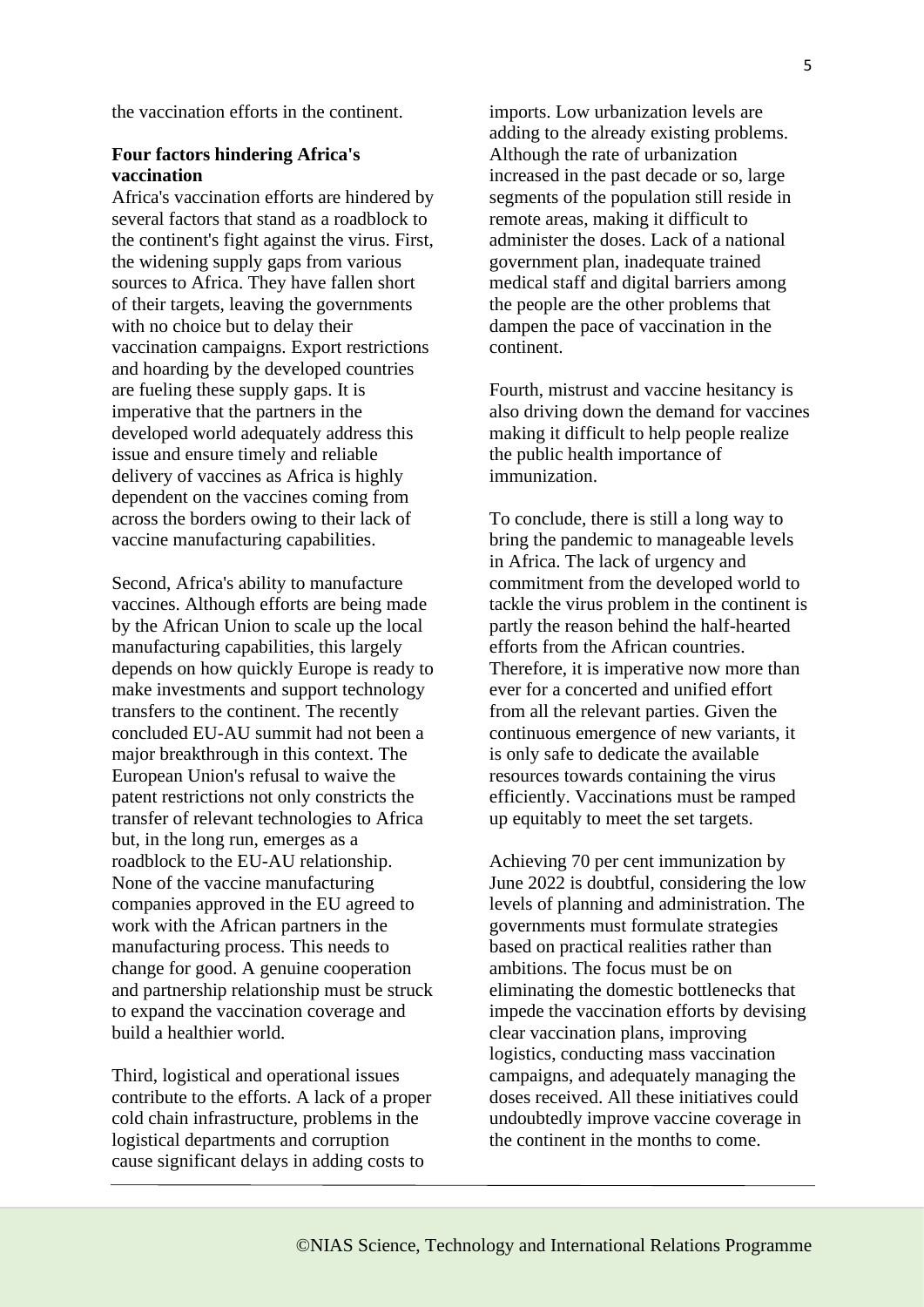# AFRICA IN BRIEF

9 March-15 March by Anu Maria Joseph and Apoorva Sudhakar

# ETHIOPIA

# About 750 civilians killed and many tortured by the half of 2021: Ethiopian Rights group

On 11 March, the Ethiopian Human Rights Commission said that at least 750 civilians were killed or executed in Amhara and Afar regions in the second half of 2021. In the report released on 10 March, the country's rights body listed out the casualties and abuses including torture, gang rapes, looting, destructions and enforced disappearances. It said, about 403 civilians died and 309 injured in air raids, drone attacks and heavy artillery fire. Another 346 civilians lost their lives in extrajudicial killings by the parity forces. (["750 civilians killed in Amhara in half of](https://www.aljazeera.com/news/2022/3/11/ethiopian-rights-body-750-civilians-killed-in-amhara-in-q2-2022)  [2021: Rights body,](https://www.aljazeera.com/news/2022/3/11/ethiopian-rights-body-750-civilians-killed-in-amhara-in-q2-2022)" *Al Jazeera*, 11 March 2022)

### About 53 people were killed in an unidentified armed group attack

On 14 March, Reuters reported that the EHRC said at least 53 people were killed after an unidentified armed group attacked a civilian convoy and its military escort in a Western Ethiopian region on 13 March. About twenty soldiers and three civilians were killed during the attack. Whereas, 30 attackers died in the long gun battle that followed. (["Ambush and reprisals in](https://www.reuters.com/world/africa/ambush-reprisals-ethiopia-kill-64-rights-body-2022-03-14/)  [Ethiopia kill 64 -](https://www.reuters.com/world/africa/ambush-reprisals-ethiopia-kill-64-rights-body-2022-03-14/) rights body," *Reuters*, 14 March 2022)

### KENYA

# President Kenyatta to back his rival for the elections

On 13 March, President Uhuru Kenyatta endorsed his former rival Raila Odinga as the presidential candidate for upcoming elections in August. Kenyatta said: "We have chosen Raila Odinga without any opposition, to be the fifth president of

Kenya" and Odinga accepted the nomination. In February, Kenyatta's Jubilee party announced that it would join the Azimio la Umoja (Quest for Unity) coalition headed by Odinga. The announcement brought together Kenya's top political opposing parties. (["Kenya's](https://www.aljazeera.com/news/2022/3/13/kenya-president-kenyatta-backs-former-arch-rival-odinga-in-polls)  [President Kenyatta backs his former rival](https://www.aljazeera.com/news/2022/3/13/kenya-president-kenyatta-backs-former-arch-rival-odinga-in-polls)  [Odinga in polls,](https://www.aljazeera.com/news/2022/3/13/kenya-president-kenyatta-backs-former-arch-rival-odinga-in-polls)" *Al Jazeera*, 13 March 2022)

#### TANZANIA

# Government set to evict local communities for trophy hunting

On 10 March, All Africa reported that thousands were protesting the government's eviction plan in Loliondo and the Ngorongoro Conservation Area. According to International Land Coalition-Africa, 70,000 and 93,000 are at the risk of eviction from these areas respectively; the government reportedly plans to use the land for trophy hunting and elite tourism. The Indigenous People's Rights International opined "displacing the 70,000 Maasai pastoralists with their 200,000 livestock will make them homeless and lose their cultural identity and rights." (["Tanzania: Masaai](https://allafrica.com/stories/202203150497.html) Way of [Life Threatened by Govt Plans for Trophy](https://allafrica.com/stories/202203150497.html)  [Hunting #AfricaClimateCrisis,](https://allafrica.com/stories/202203150497.html)" *All Africa*, 10 March 2022)

#### SOMALIA

## UN short of funds to tackle drought; aid agencies say donors diverting funds to support Ukraine

On 9 March, the UN humanitarian coordinator for Somalia said funds were inadequate to address the drought in Somalia. The coordinator said the UN had achieved only three per cent of the USD 1.46 billion necessary for Somalia and said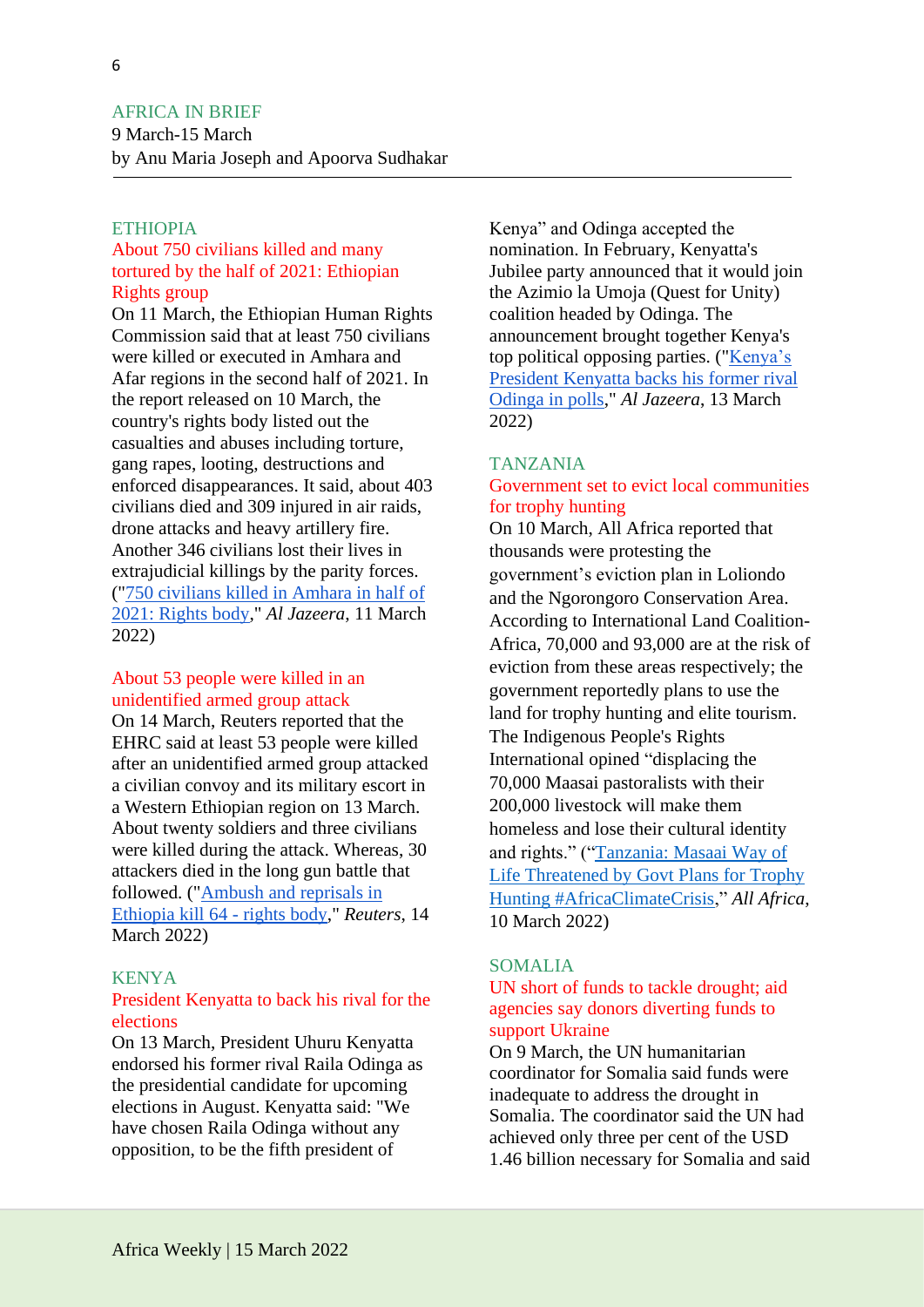the war in Ukraine had overshadowed the humanitarian crises elsewhere. On 10 March, BBC reported the concerns of aid agencies who warned that the Ukranian crisis is leading to donors diverting their funds from Africa. The Norwegian Refugee Council and Oxfam reportedly estimated that donors had reduced funds to Africa by 70 per cent to help their Ukranian operations. (["UN worried about](https://www.news24.com/news24/africa/news/un-worried-about-lack-of-funds-to-tackle-somalia-drought-20220309)  [lack of funds to tackle Somalia drought,](https://www.news24.com/news24/africa/news/un-worried-about-lack-of-funds-to-tackle-somalia-drought-20220309)" *News24*, 9 March 2022; Will Ross, ["Aid](https://www.bbc.com/news/live/world-africa-60392379?ns_mchannel=social&ns_source=twitter&ns_campaign=bbc_live&ns_linkname=622a0da30ce87e491a0eee9f%26Aid%20drains%20from%20Africa%20as%20focus%20shifts%20to%20Ukraine%262022-03-10T15%3A19%3A35%2B00%3A00&ns_fee=0&pinned_post_locator=urn:asset:24aed448-5cba-4535-b8c5-57bf73b8f93c&pinned_post_asset_id=622a0da30ce87e491a0eee9f&pinned_post_type=share)  [drains from Africa as focus shifts to](https://www.bbc.com/news/live/world-africa-60392379?ns_mchannel=social&ns_source=twitter&ns_campaign=bbc_live&ns_linkname=622a0da30ce87e491a0eee9f%26Aid%20drains%20from%20Africa%20as%20focus%20shifts%20to%20Ukraine%262022-03-10T15%3A19%3A35%2B00%3A00&ns_fee=0&pinned_post_locator=urn:asset:24aed448-5cba-4535-b8c5-57bf73b8f93c&pinned_post_asset_id=622a0da30ce87e491a0eee9f&pinned_post_type=share)  [Ukraine,](https://www.bbc.com/news/live/world-africa-60392379?ns_mchannel=social&ns_source=twitter&ns_campaign=bbc_live&ns_linkname=622a0da30ce87e491a0eee9f%26Aid%20drains%20from%20Africa%20as%20focus%20shifts%20to%20Ukraine%262022-03-10T15%3A19%3A35%2B00%3A00&ns_fee=0&pinned_post_locator=urn:asset:24aed448-5cba-4535-b8c5-57bf73b8f93c&pinned_post_asset_id=622a0da30ce87e491a0eee9f&pinned_post_type=share)" *BBC*, 10 March 2022)

#### SUDAN

#### About 17 people killed in Darfur in a militia attack

On 11 March, BBC reported that at least 17 people have been killed and dozens injured in an attack in Jebel Moon in the conflicted Darfur region of Sudan. About four villages were attacked and burned down. The violence started on 10 March morning and continued for hours, quoted by a spokesperson in the AP news agency. It is assumed that the attack was caused by the clashes between Arabs and non-Arabs, said a local resident and activist. Earlier this week, another 16 people died in a similar attack in the same region.  $("17)$ [killed in militia attack in Sudan -](https://www.bbc.com/news/topics/cq23pdgvgm8t/sudan?ns_mchannel=social&ns_source=twitter&ns_campaign=bbc_live&ns_linkname=622b5a210ce87e491a0ef137%2617%20killed%20in%20militia%20attack%20in%20Sudan%20-%20reports%262022-03-11T15%3A15%3A11.946Z&ns_fee=0&pinned_post_locator=urn:asset:779fa0de-b6aa-4152-9242-b91c6d4ff60f&pinned_post_asset_id=622b5a210ce87e491a0ef137&pinned_post_type=share) reports," *BBC*, 11 March; Samy Magdy, ["Sudanese](https://apnews.com/article/africa-sudan-middle-east-a4d91e8baf4770457c737f8e2a75fa6f)  [group says tribal clashes kill 19 people in](https://apnews.com/article/africa-sudan-middle-east-a4d91e8baf4770457c737f8e2a75fa6f)  [Darfur,](https://apnews.com/article/africa-sudan-middle-east-a4d91e8baf4770457c737f8e2a75fa6f)" *AP News*, 11 March 2022)

#### SOUTH SUDAN

#### WFP warns of hidden hunger emergency

On 11 March, the World Food warned that 70 per cent of South Sudan was on the verge of facing a hidden hunger emergency. The WFP press release outlined that 8.3 million people are likely to face extreme hunger in the upcoming lean season; the estimate includes refugees in South Sudan. The WFP said the crisis was fuelled by the existing "unprecedented levels of food insecurity caused by conflict, climate shocks, covid, and rising costs." (["Families pushed to the limit as](https://www.wfp.org/news/families-pushed-limit-south-sudan-braces-its-worst-hunger-crisis-ever)  [South Sudan braces for its worst hunger](https://www.wfp.org/news/families-pushed-limit-south-sudan-braces-its-worst-hunger-crisis-ever) 

[crisis ever,](https://www.wfp.org/news/families-pushed-limit-south-sudan-braces-its-worst-hunger-crisis-ever)" *World Food Programme,* 11 March 2022)

#### **CHAD**

# Military government and opposition groups carry on peace talks in Qatar

On 13 March, the military government and the multiple opposition groups started peace talks in Qatar. The Doha meeting is expected to be the first step to end the rebellion and hold the elections. About 44 armed rebel and opposition groups attended the meeting. Chad, the landlocked African country, stepped into insurgency when the longtime leader Idriss Deby was killed last year. His son, Mahamat Idriss Deby took over the power, vowing to hold free elections. The opposition and rebel groups claimed Deby's takeover as a violation of the country's rules for presidential succession. (["Chad military](https://www.aljazeera.com/news/2022/3/13/chad-military-govt-opposition-groups-hold-peace-talks-in-qatar)  [gov't, opposition groups hold peace talks](https://www.aljazeera.com/news/2022/3/13/chad-military-govt-opposition-groups-hold-peace-talks-in-qatar)  [in Qatar,](https://www.aljazeera.com/news/2022/3/13/chad-military-govt-opposition-groups-hold-peace-talks-in-qatar)" *Al Jazeera*, 13 March 2022)

#### DEMOCRATIC REPUBLIC OF CONGO Militia killed 18 civilians in Ituri province

On 9 March, Reuters reported that about 18 civilians who had taken refuge in a church compound in Eastern Congo were killed by militiamen, said a witness and a local human rights group. The attack took place on 8 March in Banyali Kilo district of Ituri province. CODECO, one of the active armed groups in Eastern Congo is blamed for the attack. The militia group has killed hundreds of civilians in recent months. Congo's army troops which have been deployed in conflictual areas of North Kivu and Ituri provinces have been unable to stop the violence. (["Congo militiamen](https://www.reuters.com/world/africa/congo-militiamen-kill-18-civilians-church-compound-2022-03-09/)  [kill 18 civilians in church compound,](https://www.reuters.com/world/africa/congo-militiamen-kill-18-civilians-church-compound-2022-03-09/) " *Reuters*, 9 March 2022)

## **NIGERIA**

# At least 19 security officials killed in a gunmen attack in Kebbi state

On 10 March, the Africa News reported that at least 19 security agents including 13 soldiers were killed in Kebbi state of Nigeria, when gunmen attacked the deputy governor's convoy, said local residents. On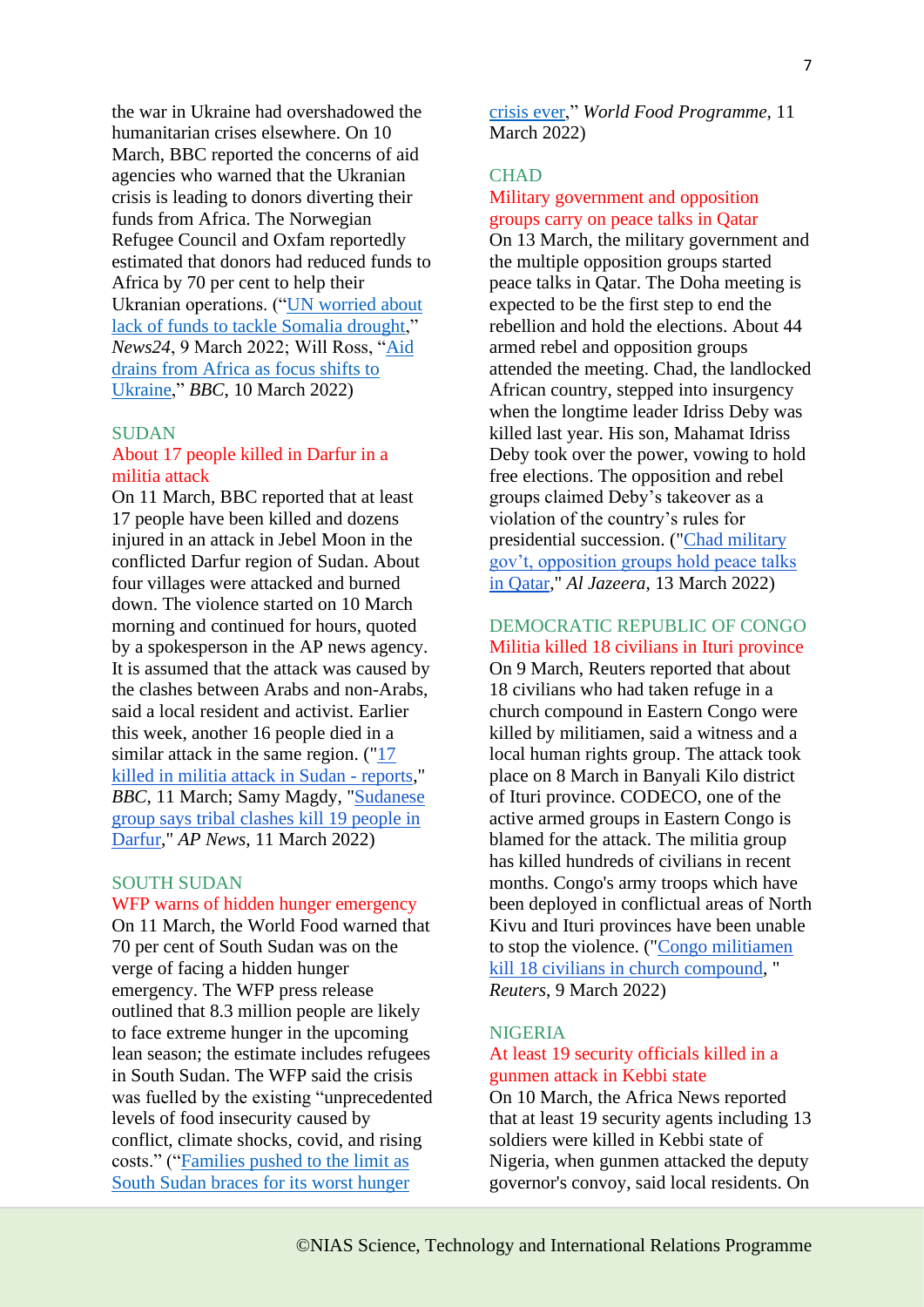7 March, a similar incident occurred in the same area where about 57 vigilantes were killed in an attack by gunmen, locally known as bandits. In the past few months, the security situation in the region has deteriorated even as the military attempts to take control of the bandits camps. (["Gunmen in Nigeria attack deputy](https://www.google.com/amp/s/www.africanews.com/amp/2022/03/10/gunmen-in-nigeria-attack-deputy-governor-s-convoy-killing-at-least-19/)  [governor's convoy killing at least](https://www.google.com/amp/s/www.africanews.com/amp/2022/03/10/gunmen-in-nigeria-attack-deputy-governor-s-convoy-killing-at-least-19/) *19," Africanews*, 10 March 2022)

# Ex-Boko Haram members graduate from de-radicalisation camps

On 14 March, BBC reported that 559 ex-Boko Haram members will be reintegrated into the society shortly. The development comes after the ex-members graduated from a de-radicalisation camp in Gombe State. De-radicalisation camps were started in 2015 by the military as part of the government's counter-terrorism initiatives. (Ishaq Khalid, ["Former Boko Haram](https://www.bbc.com/news/live/world-africa-60392384?ns_mchannel=social&ns_source=twitter&ns_campaign=bbc_live&ns_linkname=622f12ceec502b53cd4821e5%26Former%20Boko%20Haram%20militants%20to%20rejoin%20communities%262022-03-14T16%3A28%3A48.805Z&ns_fee=0&pinned_post_locator=urn:asset:ae59363c-26c8-459e-b775-f0de8f612bef&pinned_post_asset_id=622f12ceec502b53cd4821e5&pinned_post_type=share)  [militants to rejoin communities,](https://www.bbc.com/news/live/world-africa-60392384?ns_mchannel=social&ns_source=twitter&ns_campaign=bbc_live&ns_linkname=622f12ceec502b53cd4821e5%26Former%20Boko%20Haram%20militants%20to%20rejoin%20communities%262022-03-14T16%3A28%3A48.805Z&ns_fee=0&pinned_post_locator=urn:asset:ae59363c-26c8-459e-b775-f0de8f612bef&pinned_post_asset_id=622f12ceec502b53cd4821e5&pinned_post_type=share)" *BBC*, 14 March 2022)

# SENEGAL

### Military launches operation against MFDC separatists

On 13 March, the military Chief of Staff announced an operation against the Casamance separatists. Al Jazeera quoted from the military statement which said the operation aimed at dismantling the Movement of Democratic Forces of Casamance (MFDC) and safeguarding people and property. The development came after the MFDC fighters killed four Senegalese soldiers and captured seven captured near the border with the Gambia. (["Senegal begins military operation against](https://www.aljazeera.com/news/2022/3/15/senegal-begins-military-operation-against-casamance-secessionists)  [Casamance secessionists,](https://www.aljazeera.com/news/2022/3/15/senegal-begins-military-operation-against-casamance-secessionists)" *Al Jazeera*, 15 March 2022)

#### BURKINA FASO Over 30 people killed in three days

On 14 March, eight people were killed in an attack by armed fighters in Soum province, an area reportedly impacted by presence of groups linked to al Qaeda and the ISIS. The development brings the total

death toll of people killed by armed fighters in three days to over 30. On 13 March, 15 people, including 13 military police officers were killed in a similar attack. On 12 March, an assault on a gold mine claimed nine lives. (["Burkina Faso:](https://www.aljazeera.com/news/2022/3/14/burkina-fasio-over-30-killed-in-armed-attack-in-town-of-arbinda)  [More than 30 killed in attack on town of](https://www.aljazeera.com/news/2022/3/14/burkina-fasio-over-30-killed-in-armed-attack-in-town-of-arbinda)  [Arbinda,](https://www.aljazeera.com/news/2022/3/14/burkina-fasio-over-30-killed-in-armed-attack-in-town-of-arbinda)" *Al Jazeera,* 14 March 2022)

#### MOZAMBIQUE

#### Death toll rises to 11 as Cyclone Gombe makes landfall

On 13 March, Africanews reported at least 11 people had died after Cyclone Gombe made a landfall on 11 March, destroying Nampula and Zambezia provinces. The International Organisation for Migration (IOM) said around 115,000 people were impacted. Several roads and agricultural lands were left inaccessible. Previously, southern Africa was severely impacted after tropical storm Ana made landfall and claimed 88 lives in January. (["Cyclone](https://www.africanews.com/2022/03/13/cyclone-gombe-kills-at-least-11-in-mozambique/)  Gombe kills at least 11 in Mozambique." *Africanews*, 13 March 2022; ["Seven dead](https://www.news24.com/news24/africa/news/seven-dead-as-cyclone-gombe-hits-mozambique-president-20220311)  [as Cyclone Gombe hits Mozambique,](https://www.news24.com/news24/africa/news/seven-dead-as-cyclone-gombe-hits-mozambique-president-20220311) president says," *News24*, 11 March 2022)

#### SOUTH AFRICA

# President appoints a new Chief Justice.

On 10 March, South African President Cyril Ramaphosa appointed jurist Raymond Zondo as the country's new chief justice, who will be in charge from 1 April. Since 2017, Zondo has been the deputy chief justice at the Constitutional Court. He became popular with President Ramaphosa's anti-corruption drive followed by the inquiries into the widespread corruption allegations under the presidency of Jacob Zuma. Ramaphosa said "The Chief Justice stand as the champion of the rights of all South Africans and bears responsibility for ensuring equal access to justice," adding that he is confident that Justice Zondo "will acquit himself with distinction in this position." (["South Africa's Ramaphosa](https://www.aljazeera.com/news/2022/3/10/south-africas-ramaphosa-appoints-new-justice)  [appoints new chief justice,](https://www.aljazeera.com/news/2022/3/10/south-africas-ramaphosa-appoints-new-justice)" *Al Jazeera*, 10 March 2022)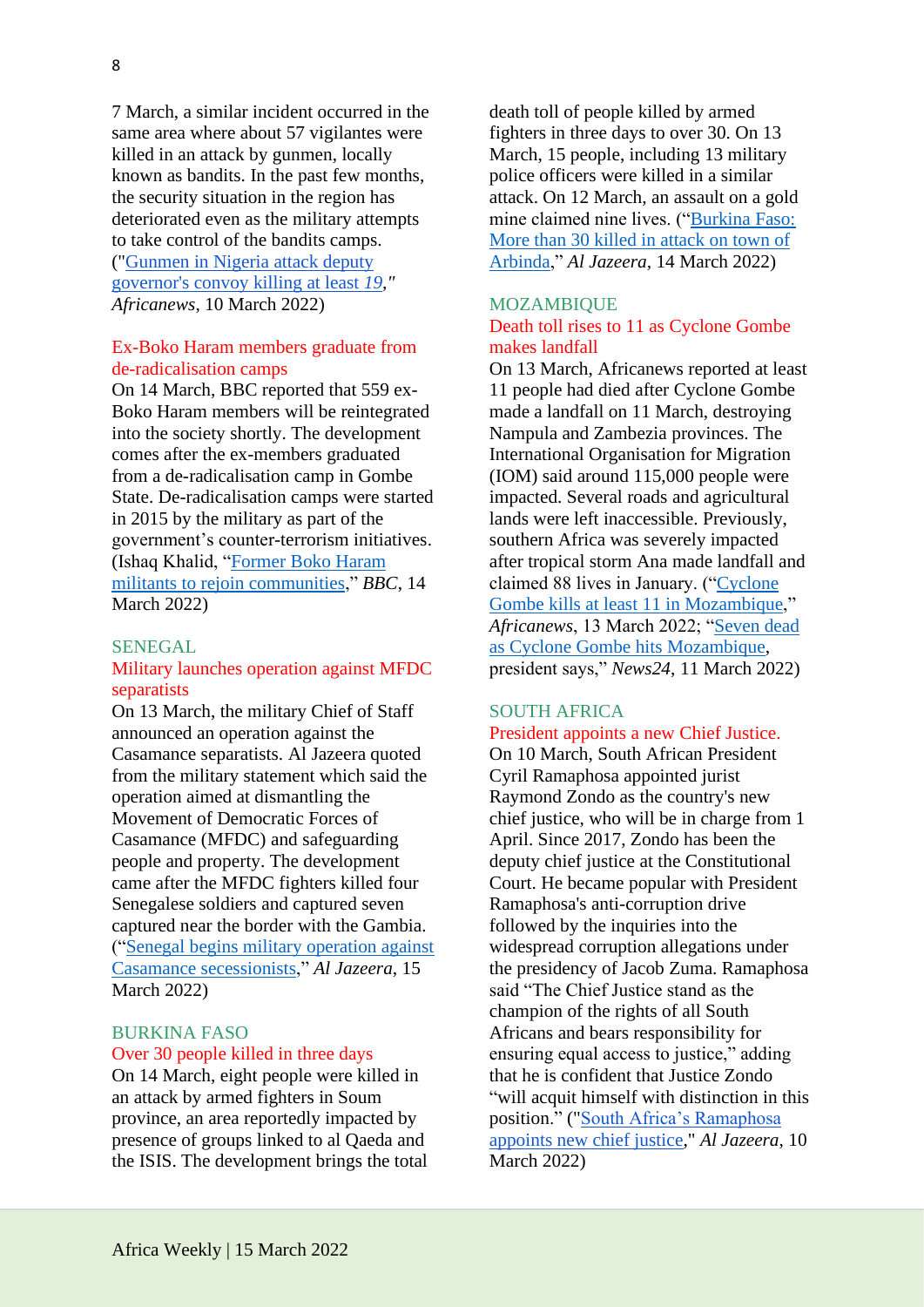### South Africa most unequal country, says World Bank report

On 9 March, the World Bank released a report "Inequality in Southern Africa" wherein it outlined that South Africa was the world's most unequal country. The report said over 80 per cent of the country's wealth is owned by 10 per cent of the population. The report said race continued to play a role in driving inequality in South Africa despite the abolition of apartheid decades ago. The report revealed: "The legacy of colonialism and apartheid, rooted in racial and spatial segregation, continues to reinforce inequality," adding, race contributed to 41 per cent of the income inequality in the country. (["South Africa](https://www.aljazeera.com/news/2022/3/10/south-africa-most-unequal-country-in-the-world-report)  [most unequal country in the world:](https://www.aljazeera.com/news/2022/3/10/south-africa-most-unequal-country-in-the-world-report)  [Report,](https://www.aljazeera.com/news/2022/3/10/south-africa-most-unequal-country-in-the-world-report)" *Al Jazeera*, 10 March 2022)

#### REGIONAL

# CAR's ex-militia leader surrendered by Chad

On 14 March, the International Criminal Court said Chad had handed over Maxime Jeoffroy Eli Mokom Gawaka to the court. Mokom, a militia leader from the Central African Republic is accused of crimes in a sectarian conflict between rebel coalition Seleka and anti-Balaka forces during 2013 and 2014 when the former overthrew President Francois Bozize in 2013. Mokom led the anti-Balaka forces and in 2019, he became the disarmament and demobilisation minister. The ICC holds that there are "reasonable grounds" to believe that Mokom was involved in crimes against humanity, including enforced disappearances, torture, persecution and murder, "intentionally directing an attack against the civilian population" and enlisting fighters as young as 15 years. (["Chad surrenders Central](https://www.aljazeera.com/news/2022/3/15/chad-surrenders-central-african-ex-militia-head-to-icc)  [African ex-militia head to ICC,](https://www.aljazeera.com/news/2022/3/15/chad-surrenders-central-african-ex-militia-head-to-icc)" *Al Jazeera*, 15 March 2022)

# 19 migrants go missing in the Mediterranean

On 12 March, The Guardian reported that at least 19 people had been missing after a boat with 23 migrants capsized in the Mediterranean Sea. The Libyan coastguard said the migrants were Egyptians and Syrians. The International Organization for Migrants (IOM) said at least 192 people had drowned in the Mediterranean and 2,930 had been intercepted and returned to Libya in the first two months of 2022. (["At](https://www.theguardian.com/world/2022/mar/12/at-least-19-migrants-missing-after-boat-capsizes-off-coast-of-libya)  [least 19 migrants missing after boat](https://www.theguardian.com/world/2022/mar/12/at-least-19-migrants-missing-after-boat-capsizes-off-coast-of-libya)  [capsizes off coast of Libya,](https://www.theguardian.com/world/2022/mar/12/at-least-19-migrants-missing-after-boat-capsizes-off-coast-of-libya)" *The Guardian*, 12 March 2022)

# INTERNATIONAL

### Ukraine withdraws troops and equipment from UN missions.

On 9 March, a UN official said that Ukraine will withdraw its troops and equipment including helicopters from UN peacekeeping missions in Africa and Europe ahead of the Russian invasion. Ukraine contributes about 300 troops, police officers and staff to the UN peacekeeping mission. MONUSCO, the largest mission among them, is concentrated in Democratic Republic of Congo. Ukraine has troops in Mali, South Sudan and Sudan. (["Ukraine to pull troops](https://www.reuters.com/world/ukraine-pull-troops-equipment-un-missions-2022-03-09/)  [and equipment from U.N. missions,](https://www.reuters.com/world/ukraine-pull-troops-equipment-un-missions-2022-03-09/) " *Reuters,* 9 March 2022)

## IMF warns of food insecurity and fuel price hike in Africa prior to the Ukraine war

On 10 March, the International Monetary Fund's chief warned that the Ukraine war threatens Africa's improvements in recovering from the damage caused by the Covid-19 pandemic and unleashes new challenges for the continent. IMF Managing Director Kristalina Georgieva warned of the vulnerability of Africa to the impacts of the war- food price hike, increasing fuel costs, lower tourism revenues and difficulties to access international capital markets. Georgieva said: "At this difficult moment, the fund stands ready to help African countries reduce the cost of any needed policy adjustments through policy advice, capacity development, and lending. Recent reforms to the fund's lending toolkit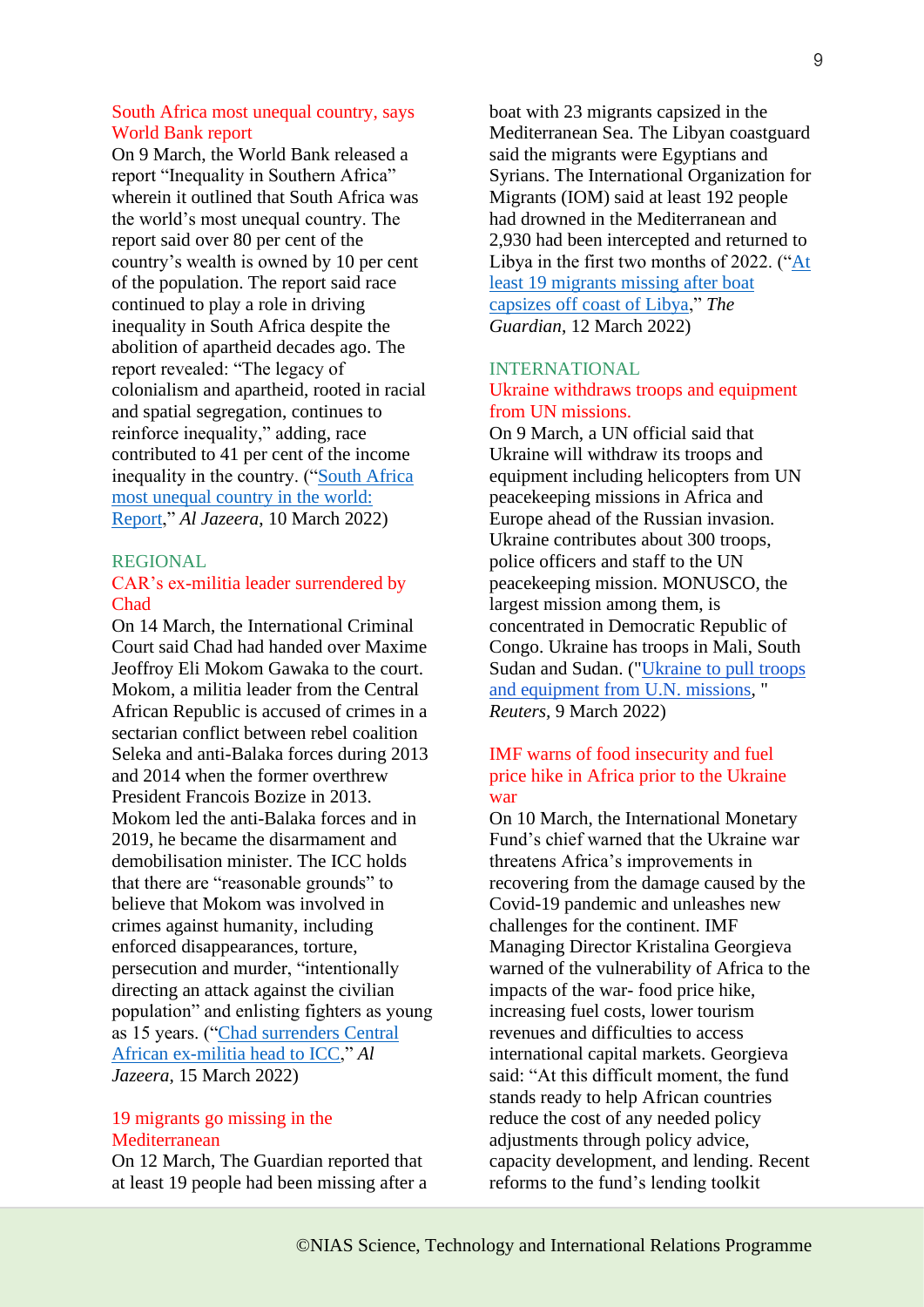provide greater flexibility to help meet financing needs." (Eric Martin, ["IMF](https://www.google.co.in/url?sa=t&rct=j&q=&esrc=s&source=web&cd=&cad=rja&uact=8&ved=2ahUKEwiSzr636Mn2AhVCH7cAHVc9DwYQFnoECA0QAQ&url=https%3A%2F%2Fwww.bloomberg.com%2Fnews%2Farticles%2F2022-03-10%2Fimf-chief-says-ukraine-war-threatens-africa-in-food-fuel-prices&usg=AOvVaw0QKQS5tRVB1X6JyBOrlgFK)  [Chief Says Ukraine War Threatens Africa](https://www.google.co.in/url?sa=t&rct=j&q=&esrc=s&source=web&cd=&cad=rja&uact=8&ved=2ahUKEwiSzr636Mn2AhVCH7cAHVc9DwYQFnoECA0QAQ&url=https%3A%2F%2Fwww.bloomberg.com%2Fnews%2Farticles%2F2022-03-10%2Fimf-chief-says-ukraine-war-threatens-africa-in-food-fuel-prices&usg=AOvVaw0QKQS5tRVB1X6JyBOrlgFK)  [in Food, Fuel Prices,](https://www.google.co.in/url?sa=t&rct=j&q=&esrc=s&source=web&cd=&cad=rja&uact=8&ved=2ahUKEwiSzr636Mn2AhVCH7cAHVc9DwYQFnoECA0QAQ&url=https%3A%2F%2Fwww.bloomberg.com%2Fnews%2Farticles%2F2022-03-10%2Fimf-chief-says-ukraine-war-threatens-africa-in-food-fuel-prices&usg=AOvVaw0QKQS5tRVB1X6JyBOrlgFK)" *Bloomberg*, 10 March 2022)

# Blinken meets Ivory Coast's PM

On 14 March, US Secretary of State Antony Blinken met with Ivory Coast's Prime Minister Patrick Achi. The meeting focussed on the disbursement of the USD 524.7 million under the Millennium

Challenge Corporation (MCC). The PM also outlined the security challenges in the country. The meeting comes after Ivory coast hosted the Flintlock, a US-led military counter-terrorism training programme in February. (["US's Blinken](https://www.aljazeera.com/news/2022/3/15/blinken-meets-ivory-coast-pm-amid-sahel-security-uncertainties)  [meets Ivory Coast PM to discuss trade,](https://www.aljazeera.com/news/2022/3/15/blinken-meets-ivory-coast-pm-amid-sahel-security-uncertainties)  [security,](https://www.aljazeera.com/news/2022/3/15/blinken-meets-ivory-coast-pm-amid-sahel-security-uncertainties)" *Al Jazeera*, 15 March 2022)

### About the authors

Anu Maria Joseph is a postgraduate scholar at the Department of Political Science in Madras Christian College, Chennai. Nireekshan Bollimpalli is a Postgraduate Scholar at Christ (Deemed to be University). Apoorva Sudhakar is a Project Associate at the National Institute of Advanced Studies, Bengaluru.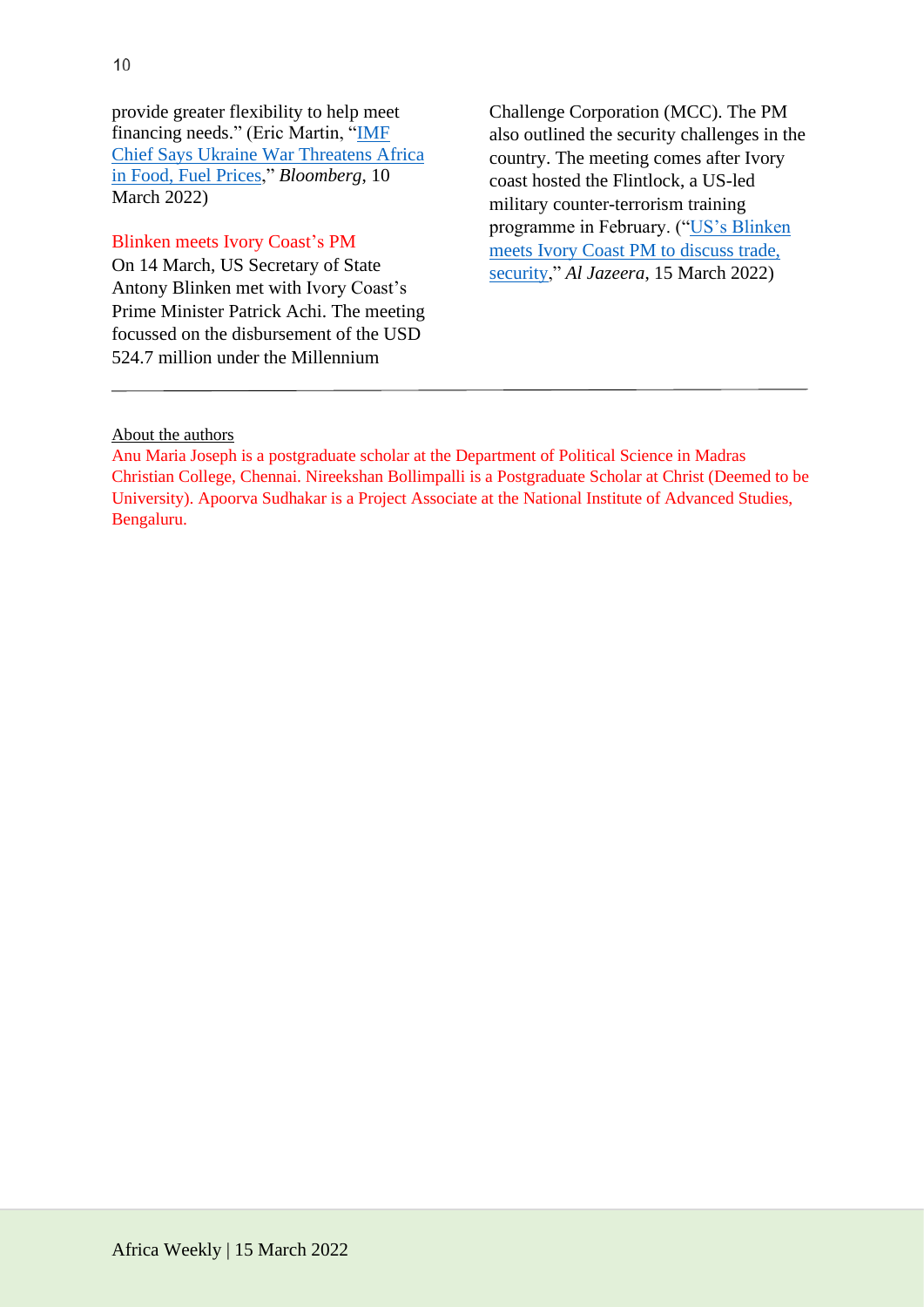#### About NIAS Africa Studies

As a part of the area studies initiatives, the Institute started a focussed study on Pakistan in 2020. In 2021, it expanded the area studies to include Europe Studies, China Reader, and Maritime Studies. In 2022, the Science, Technology and International Relations (STIR) programme at the Institute is further expanding its area studies, to include Africa.

The primary focus of NIAS Africa studies would be on the following five verticals: contemporary political issues, colonial legacies, problems of governance, civil-military equations, and the rise of radical Islamic groups. The primary objective is to study Africa from an internal prism. ,

NIAS Africa Studies would include a series of expert lectures, workshops, publications and a weekly exclusively focussed on Africa. The initiative also aims to create a network of young scholars studying Africa and also African scholars studying in various Indian institutions.

#### About the team

#### *Apoorva Sudhakar*

Apoorva Sudhakar is a Project Associate at the School of Conflict and Security Studies at the National Institute of Advanced Studies. Her areas of interest include peace and conflict in Africa and South Asia. She has previously worked on the conflict over the Nile Dam and the abductions in Nigeria.

#### *Mohamad Aseel Ummer*

Mohamad Aseel Ummer is a postgraduate scholar in International Relations and Political Science at the Central University of Kerala. His areas of interest include conflicts in Africa and the rising threat of Islamist insurgency in the continent, and political dynamics in Southeast Asia.

#### *Anu Maria Joseph*

#### Anu Maria Joseph is a postgraduate

scholar at Department of Political Science in Madras Christian College, Chennai. Her areas of interest include democracy in Africa, human rights issues, ethnic conflicts in Africa, Afro-European and Afro-China relations.

#### *Poulomi Mondal*

Poulomi Mondal is a postgraduate scholar at the South Asian Studies Centre at the Pondicherry University. Her interests include governance in the Sahel, Eastern and Central Africa, and issues related to maritime governance and non-traditional security.